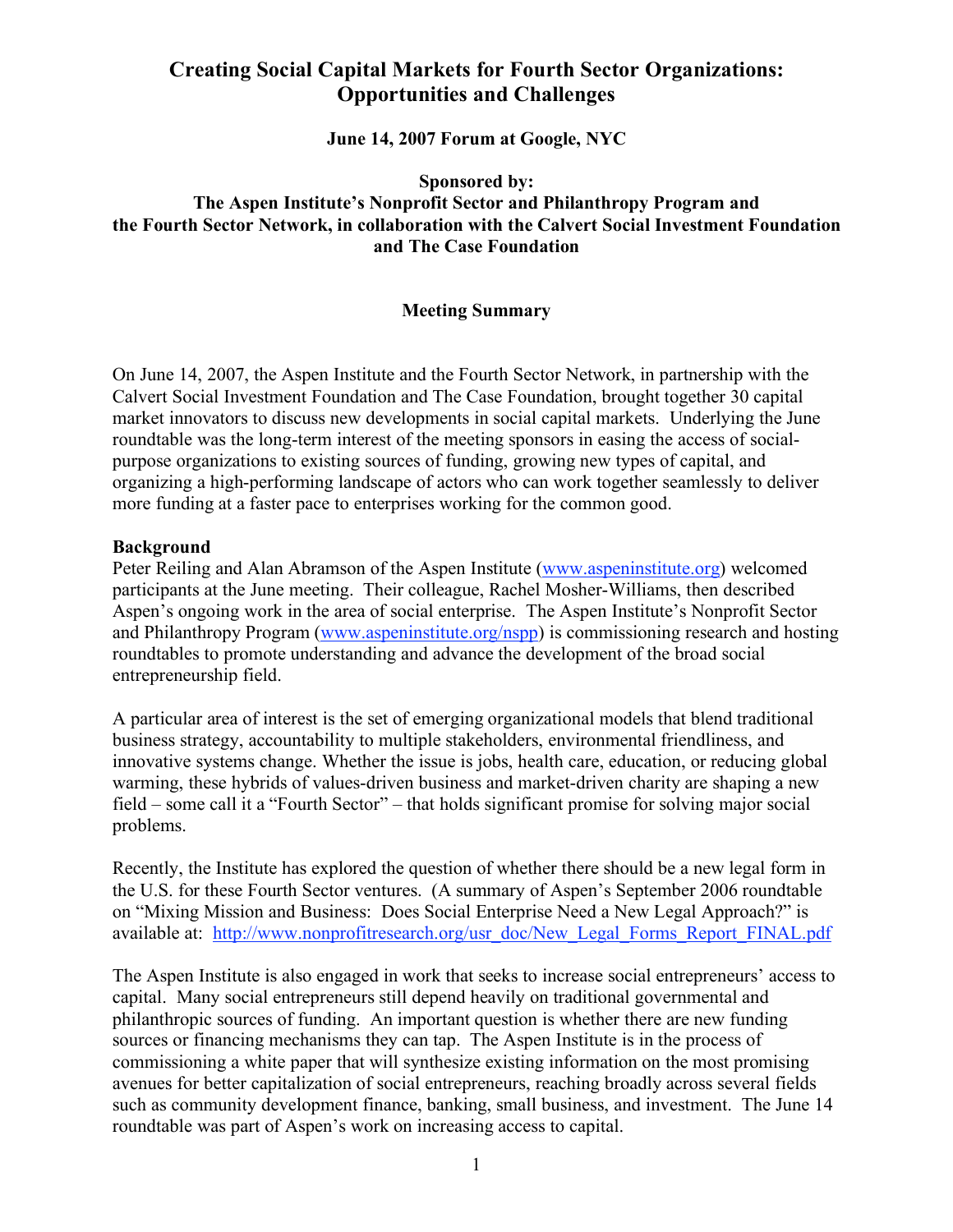## **Presentations**

Following Mosher-Williams, Heerad Sabeti of transForms, FB, and the Fourth Sector Network (http://www.fourthsector.net/) gave a presentation on the emerging Fourth Sector. According to Sabeti, a Fourth Sector, made up of organizations which combine a social mission with the practices associated with earned income, is developing as a result of growing pressure on business to deliver more social benefits, while government and nonprofit organizations are increasingly expected to be more business-like in their approach by adopting earned income strategies and applying the processes associated with market discipline. Also called "forbenefit" organizations, the pioneering hybrid organizations that are beginning to appear on the Fourth Sector landscape:

- have both a mission-related and a "beyond mission" social purpose;
- rely on the processes associated with market discipline, with a primary emphasis on earned income strategies;
- are committed to distributed or broadly shared governance and ownership;
- share proceeds with key stakeholders:
- compensate employees in a manner that rewards entrepreneurial engagement without undermining stakeholder equity or the enterprise's social mission, and accounts for social and environmental (as well as financial) performance; and
- are transparent in reporting to stakeholders about their social and environmental performance.

Sabeti emphasized the need to accelerate the development of Fourth Sector organizations, and suggested this could be accomplished through the rapid rollout of a supportive ecosystem – or infrastructure – for the field. Some key elements of this ecosystem include:

- favorable capital markets;
- supportive legal and regulatory constructs;
- compelling, credible assessment tools, accompanied by protocols to ensure accountability;
- knowledge creation and transmission; and
- common language and terminology.

Tim Freundlich of the Calvert Foundation for Social Investment

(http://www.calvertfoundation.org/) followed with a PowerPoint presentation on "Reframing Some of What We Know About the Social Capital Markets." Freundlich highlighted the continuum of different types of capital available for social investing, from market-rate capital (e.g., socially-screened funds, like Calvert and Domini) through near-market rate capital (e.g., social and community development venture capital, like Pacific Community Ventures and Investors Circle) to capital that does not yield a return (e.g., strategic philanthropy, like REDF and Social Venture Partners). He also described a maturing of the social investing field, with greater understanding of a richer spectrum of social value creation. Freundlich would like foundations and other social investors to put more – or even all – of their assets "on the table," citing favorably the F.B. Heron Foundation's practice of mission-related investing. Finally, he echoed Sabeti's call for the establishment of a supportive ecosystem for social-purpose organizations.

## **Group discussion**

Following the presentations, the Social Capital Markets forum continued with a lively discussion among meeting participants. To advance the field of social investing, forum attendees cited the need for: